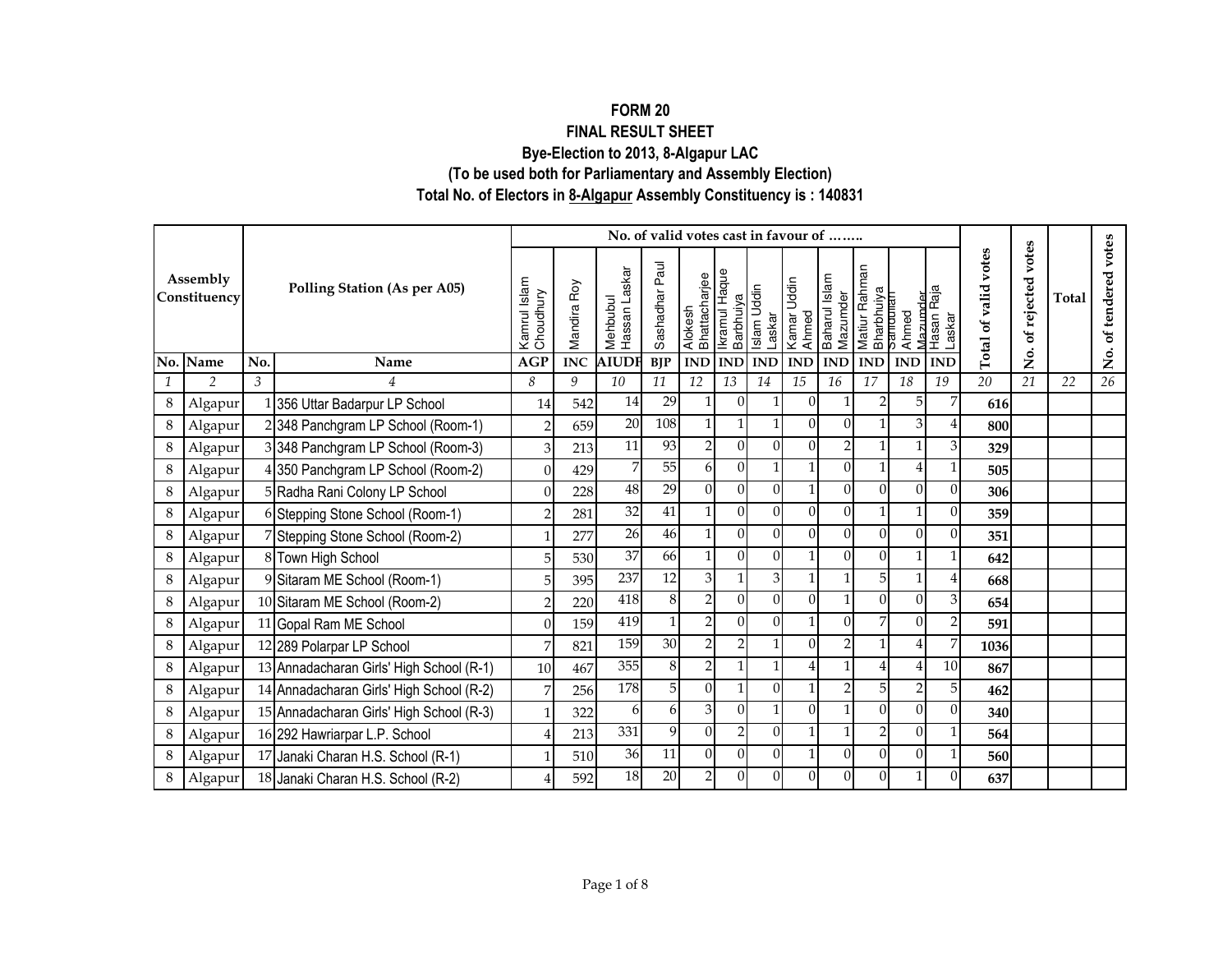|              |                          |     |                                          |                           |             |                           | No. of valid votes cast in favour of |                           |                                   |              |                                |                           |                                         |                   |                      |                      |                      |              |                       |
|--------------|--------------------------|-----|------------------------------------------|---------------------------|-------------|---------------------------|--------------------------------------|---------------------------|-----------------------------------|--------------|--------------------------------|---------------------------|-----------------------------------------|-------------------|----------------------|----------------------|----------------------|--------------|-----------------------|
|              | Assembly<br>Constituency |     | <b>Polling Station (As per A05)</b>      | Kamrul Islam<br>Choudhury | Mandira Roy | Hassan Laskar<br>Mehbubul | Sashadhar Paul                       | Alokesh<br>Bhattacharjee  | Ikramul Haque<br><b>Barbhuiya</b> | Islam Uddin  | Laskar<br>Kamar Uddin<br>Ahmed | Baharul Islam<br>Mazumder | Matiur Rahman<br>Bharbhuiya<br>Samdunan | Mazımder<br>Ahmed | Hasan Raja<br>Laskar | Total of valid votes | votes<br>of rejected | <b>Total</b> | No. of tendered votes |
|              | No. Name                 | No. | Name                                     | <b>AGP</b>                | <b>INC</b>  | <b>AIUDI</b>              | <b>BJP</b>                           | <b>IND</b>                | <b>IND</b>                        | <b>IND</b>   | $\mathbf{IND}$                 | <b>IND</b>                | <b>IND</b>                              | <b>IND</b>        | <b>IND</b>           |                      | ,<br>Ž               |              |                       |
| $\mathbf{1}$ | $\overline{2}$           | 3   | $\overline{4}$                           | 8                         | 9           | 10                        | 11                                   | 12                        | 13                                | 14           | 15                             | 16                        | 17                                      | 18                | 19                   | $\overline{20}$      | 21                   | 22           | 26                    |
| $\,8\,$      | Algapur                  |     | 19 Janaki Charan H.S. School (R-3)       | $\mathbf 1$               | 357         |                           | $\overline{20}$                      | $\mathbf{1}$              | $\Omega$                          |              | 1                              |                           | $\Omega$                                | $\Omega$          | $\overline{2}$       | 388                  |                      |              |                       |
| 8            | Algapur                  |     | 20 26 Bakrihawar L.P. School             | 13                        | 566         | 374                       | 8                                    | $\mathbf{1}$              | $\overline{4}$                    |              | $\overline{0}$                 |                           | 9                                       | 5 <sup>1</sup>    | 1                    | 985                  |                      |              |                       |
| 8            | Algapur                  |     | 21 Janaki Bazar High School              | 6                         | 446         | 175                       | $\overline{5}$                       | $\boldsymbol{0}$          | $\mathbf{0}$                      |              | $\overline{2}$                 | 1                         | $\overline{3}$                          | $\mathbf{1}$      | $\mathbf{1}$         | 641                  |                      |              |                       |
| 8            | Algapur                  |     | 22 42 Bakrihawar LP School               | 4                         | 396         | $\overline{125}$          | $\overline{15}$                      | $\overline{0}$            | 3                                 | $\Omega$     | $\overline{0}$                 | $\Omega$                  | 1                                       | $\mathbf{1}$      | $\mathbf{1}$         | 546                  |                      |              |                       |
| $\,8\,$      | Algapur                  |     | 23 405 Bakrikhalerpar LP School          | $\theta$                  | 330         | 431                       | $\overline{16}$                      | $\theta$                  | $\mathbf 2$                       | $\Omega$     | $\overline{0}$                 | 3                         | 6                                       | 6                 | $\mathfrak{B}$       | 797                  |                      |              |                       |
| 8            | Algapur                  |     | 24 173 Dholidahar LP School              | 4                         | 302         | 592                       | 5 <sup>1</sup>                       | $\overline{2}$            | $\overline{2}$                    |              | 3                              | $\overline{A}$            | 12                                      | $\overline{9}$    | 30                   | 966                  |                      |              |                       |
| $\,8\,$      | Algapur                  |     | 25 404 Nabashantipur LP School           | 8                         | 130         | 560                       | 6                                    | $\overline{2}$            | $\overline{2}$                    | $\Omega$     | $\mathbf{1}$                   |                           | 4                                       | $\overline{2}$    | 3                    | 719                  |                      |              |                       |
| 8            | Algapur                  |     | 26 460 Pedla Punji LP School             | 5                         | 195         | 119                       | 4                                    | $\Omega$                  | $\mathbf{0}$                      |              | $\overline{0}$                 | $\theta$                  | $\overline{c}$                          | $\Omega$          | 1                    | 327                  |                      |              |                       |
| 8            | Algapur                  | 27  | Janakibazar Sr. Basic School (Room-1)    | $\overline{2}$            | 236         | 484                       | $\mathbf 2$                          | $\mathbf{1}$              | $\mathbf{1}$                      | $\Omega$     | $\overline{0}$                 | 1                         | 5                                       |                   | $\overline{c}$       | 735                  |                      |              |                       |
| 8            | Algapur                  |     | 28 Janakibazar Sr. Basic School (Room-2) | 7                         | 265         | 430                       | $\mathfrak{Z}$                       | $\mathbf{1}$              | $\boldsymbol{0}$                  |              | $\overline{c}$                 | $\overline{4}$            | $\overline{c}$                          | $\overline{3}$    | $\boldsymbol{0}$     | 718                  |                      |              |                       |
| 8            | Algapur                  |     | 29 38 Purbo Kalinagar L.P. School        | 1                         | 241         | 142                       | $\overline{5}$                       | $\theta$                  | $\mathbf{0}$                      | $\Omega$     | $\mathbf{1}$                   | $\Omega$                  | $\overline{0}$                          | $\Omega$          | $\boldsymbol{0}$     | 390                  |                      |              |                       |
| 8            | Algapur                  |     | 30 581 Kalinagar LP school               | 7                         | 112         | 560                       | $\overline{2}$                       | $\overline{2}$            | $\mathbf{0}$                      | $\Omega$     | $\mathbf{1}$                   | $\Omega$                  | $\overline{2}$                          | $\mathbf{1}$      | 3                    | 690                  |                      |              |                       |
| 8            | Algapur                  |     | 31 290 Hariyai LP School                 | 4                         | 103         | 509                       | $\overline{4}$                       | $\mathbf{1}$              | $\theta$                          | $\Omega$     | $\mathbf{1}$                   | 1                         | 4                                       | $\mathbf{1}$      | 14                   | 642                  |                      |              |                       |
| 8            | Algapur                  |     | 32 84 Burnie Mukh LP School              | 7                         | 396         | 213                       | 3                                    | 3                         | $\Omega$                          |              | $\Omega$                       | $\mathfrak{D}$            | 5                                       | $\overline{2}$    | 5                    | 637                  |                      |              |                       |
| 8            | Algapur                  |     | 33 Bakrihawar ME Madrassa                | 10                        | 223         | 203                       | 4                                    | $\overline{2}$            | $\theta$                          | $\Omega$     | $\mathbf{1}$                   |                           | 3                                       | $\mathcal{P}$     | 4                    | 454                  |                      |              |                       |
| 8            | Algapur                  |     | 34 Kalinagar Part VI LP School           | 3                         | 149         | 577                       | $\overline{5}$                       | $\ensuremath{\mathbf{3}}$ | $\mathfrak{B}$                    | $\Omega$     | $\overline{2}$                 | 8                         | 12                                      |                   | 4                    | 767                  |                      |              |                       |
| 8            | Algapur                  |     | 35 167Barnami M.V.School                 | 6                         | 131         | 558                       | 5                                    | $\theta$                  | $\mathbf{0}$                      | $\mathbf{1}$ | $\overline{0}$                 |                           | 1                                       | $\mathbf{1}$      | $\overline{2}$       | 706                  |                      |              |                       |
| 8            | Algapur                  |     | 36 J.B.M.E. Madrasa (Room-1)             | 3                         | 163         | 654                       | $\overline{3}$                       | $\mathbf{1}$              | $\theta$                          |              | $\mathbf{1}$                   | $\Omega$                  | 3                                       |                   | 3                    | 833                  |                      |              |                       |
| 8            | Algapur                  |     | 37 J.B.M.E. Madrasa (Room-2)             | 5                         | 83          | 365                       | 4                                    | $\Omega$                  | $\mathbf{1}$                      | $\Omega$     | $\mathbf{1}$                   | $\Omega$                  | 1                                       |                   | $\theta$             | 464                  |                      |              |                       |
| 8            | Algapur                  |     | 38 17 Chiporsangan L.P.School            | $\mathbf{1}$              | 174         | 482                       | 6                                    | $\Omega$                  | $\Omega$                          | $\Omega$     | 1                              | 3                         | 6                                       | 5 <sup>1</sup>    | 4                    | 682                  |                      |              |                       |
| 8            | Algapur                  |     | 39 764 Tukargram LP School               | 6                         | 93          | 615                       | 3                                    | $\overline{4}$            | $\mathbf{1}$                      |              | $\Omega$                       | 1                         | 5                                       |                   | 1                    | 731                  |                      |              |                       |
| 8            | Algapur                  |     | 40 87 Madhirala LP School                | 5                         | 81          | 515                       | $\mathbf 2$                          | $\mathbf{1}$              | $\mathbf{1}$                      |              | $\mathbf{1}$                   | $\theta$                  | 7                                       | $\Omega$          | 5                    | 619                  |                      |              |                       |
| 8            | Algapur                  |     | 41 Madhirala ME Madrassa                 | 3                         | 79          | 540                       | 5 <sup>1</sup>                       | $\mathbf{1}$              | $\mathbf{1}$                      | $\Omega$     | $\overline{2}$                 | $\Omega$                  | $\Omega$                                | $\Omega$          | $\theta$             | 631                  |                      |              |                       |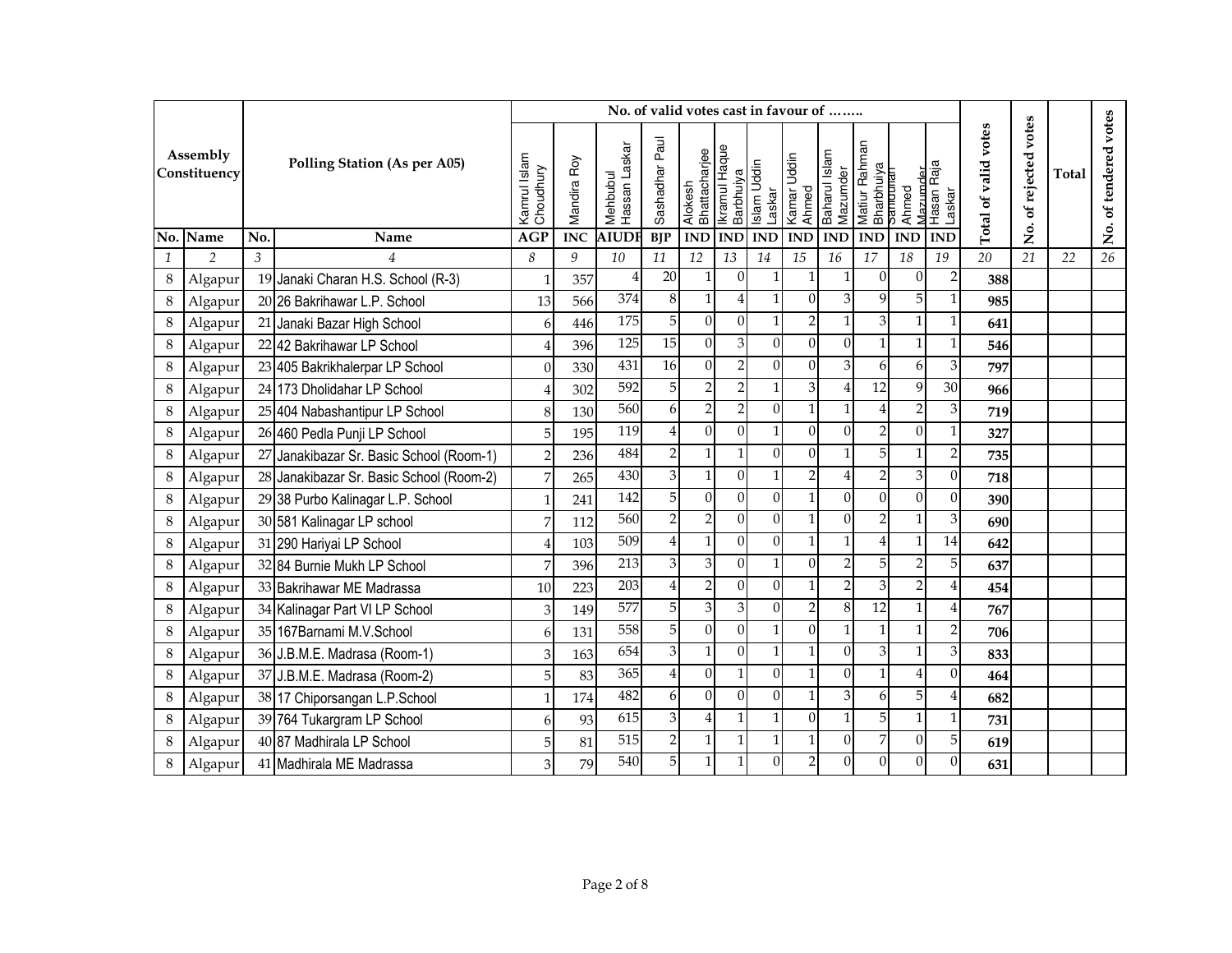|               |                          |     |                                        |                           |             |                           | No. of valid votes cast in favour of |                          |                                   |                |                                |                           |                             |                               |                         |                      |                      |              |                       |
|---------------|--------------------------|-----|----------------------------------------|---------------------------|-------------|---------------------------|--------------------------------------|--------------------------|-----------------------------------|----------------|--------------------------------|---------------------------|-----------------------------|-------------------------------|-------------------------|----------------------|----------------------|--------------|-----------------------|
|               | Assembly<br>Constituency |     | <b>Polling Station (As per A05)</b>    | Kamrul Islam<br>Choudhury | Mandira Roy | Hassan Laskar<br>Mehbubul | Sashadhar Paul                       | Bhattacharjee<br>Alokesh | Ikramul Haque<br><b>Barbhuiya</b> | Islam Uddin    | Laskar<br>Kamar Uddin<br>Ahmed | Baharul Islam<br>Mazumder | Matiur Rahman<br>Bharbhuiya | Mazumder<br>Sanouna'<br>Ahmed | Hasan Raja<br>Laskar    | Total of valid votes | votes<br>of rejected | <b>Total</b> | No. of tendered votes |
|               | No. Name                 | No. | Name                                   | <b>AGP</b>                | <b>INC</b>  | <b>AIUDI</b>              | <b>BJP</b>                           | <b>IND</b>               | <b>IND</b>                        | <b>IND</b>     | <b>IND</b>                     | <b>IND</b>                | <b>IND</b>                  | <b>IND</b>                    | <b>IND</b>              |                      | .<br>Ž               |              |                       |
| $\mathcal{I}$ | $\overline{2}$           | 3   | $\overline{4}$                         | 8                         | 9           | 10                        | 11                                   | 12                       | 13                                | 14             | 15                             | 16                        | 17                          | 18                            | 19                      | 20                   | 21                   | 22           | 26                    |
| 8             | Algapur                  |     | 42 322 Jitarmukh LP School             | $\overline{4}$            | 285         | 567                       | 10                                   | $\overline{2}$           | $\Omega$                          |                | 3                              | 3                         | 12                          | 3                             | 11                      | 904                  |                      |              |                       |
| 8             | Algapur                  |     | 43 132 Bhatisanjurai Maktab (R-1)      | 1                         | 49          | 419                       | 3                                    | $\boldsymbol{0}$         | $\mathbf{0}$                      |                | $\overline{0}$                 | 1                         | 4                           | $\Omega$                      | $\overline{\mathbf{c}}$ | 480                  |                      |              |                       |
| 8             | Algapur                  |     | 44 132 Bhatisanjurai Maktab (R-2)      | 1                         | 142         | 418                       | 6                                    | $\theta$                 | $\mathbf{1}$                      |                | $\overline{0}$                 | $\Omega$                  | $\overline{0}$              | $\Omega$                      | $\mathbf{1}$            | 570                  |                      |              |                       |
| 8             | Algapur                  |     | 45 Samaj Kalyan ME School              | Δ                         | 128         | 660                       | 5 <sup>1</sup>                       | $\overline{2}$           | $\mathbf{1}$                      | $\Omega$       | $\Omega$                       | $\Omega$                  | 6                           | $\mathbf{1}$                  | $\overline{0}$          | 807                  |                      |              |                       |
| 8             | Algapur                  |     | 46 Narainpur Sr. Basic School (R-1)    | 3                         | 331         | 166                       | 5                                    | $\mathbf{1}$             | $\boldsymbol{0}$                  | $\overline{0}$ | $\mathbf{1}$                   | 1                         | $\overline{c}$              | $\Omega$                      | 0                       | 510                  |                      |              |                       |
| 8             | Algapur                  |     | 47 Narainpur Sr. Basic School (R-2)    | 6                         | 62          | 491                       | 3                                    | $\mathbf{1}$             | $\mathbf{0}$                      |                | $\mathbf{1}$                   | $\overline{2}$            | 5                           | $\mathbf{1}$                  | $\overline{c}$          | 575                  |                      |              |                       |
| $\,8\,$       | Algapur                  |     | 48 Narainpur Sr. Basic School (Room-3) | 4                         | 142         | 424                       | 3                                    | $\overline{2}$           | $\mathbf{0}$                      | $\Omega$       | $\mathbf{1}$                   | $\overline{2}$            | 4                           |                               | $\mathbf{1}$            | 584                  |                      |              |                       |
| $\,8\,$       | Algapur                  |     | 49 Uttor Mohonpur Govt.Jr Basic School | $\overline{2}$            | 349         | 259                       | 5 <sup>1</sup>                       | $\mathbf{1}$             | $\theta$                          | $\Omega$       | $\mathbf{1}$                   | 1                         | 4                           | $\Omega$                      | $\mathbf{1}$            | 623                  |                      |              |                       |
| 8             | Algapur                  |     | 50 59 Nauriarpar Maktab                | $\overline{2}$            | 67          | 784                       | 4                                    | 1                        | $\mathbf{1}$                      | $\Omega$       | $\Omega$                       | 3                         | 12                          | $\Omega$                      | $\mathbf{1}$            | 875                  |                      |              |                       |
| 8             | Algapur                  |     | 51 277 Chandalipar LP School           | 7                         | 83          | $\overline{505}$          | 6                                    | 3                        | $\overline{2}$                    | $\Omega$       | $\Omega$                       |                           | 4                           |                               | 0                       | 612                  |                      |              |                       |
| 8             | Algapur                  |     | 52 Narainpur Chararpar ME School       | 5                         | 313         | 649                       | 9                                    | $\mathbf{1}$             | $\theta$                          | $\Omega$       | $\mathbf{1}$                   | 1                         | $\overline{2}$              | $\overline{2}$                | 4                       | 987                  |                      |              |                       |
| 8             | Algapur                  |     | 53 130 Algapur Maktab (Room 1)         | 7                         | 99          | 436                       | $\overline{4}$                       | $\mathbf{1}$             | $\mathbf{1}$                      | $\Omega$       | $\boldsymbol{0}$               | 1                         | 1                           |                               | 0                       | 551                  |                      |              |                       |
| 8             | Algapur                  |     | 54 130 Algapur Maktab (Room 2)         | 6                         | 264         | 293                       | $\overline{19}$                      | $\mathbf{1}$             | $\mathbf{1}$                      | $\Omega$       | $\overline{0}$                 | $\theta$                  | 5                           | $\overline{2}$                | $\overline{c}$          | 593                  |                      |              |                       |
| 8             | Algapur                  |     | 55 314 Badir Kurirpar LP School        | 10                        | 54          | 389                       | $\sqrt{2}$                           | $\mathbf{1}$             | $\mathbf{1}$                      | $\Omega$       | $\mathbf{1}$                   | $\mathbf{1}$              | 9                           | $\overline{2}$                | $\overline{2}$          | 472                  |                      |              |                       |
| 8             | Algapur                  |     | 56 275 Padmarpar LP School             | 7                         | 350         | 299                       | $\overline{7}$                       | $\theta$                 | $\mathbf{1}$                      |                | $\overline{0}$                 | $\Omega$                  | 3                           | $\overline{2}$                | $\mathbf{1}$            | 671                  |                      |              |                       |
| $\,8\,$       | Algapur                  |     | 57 Chandipur M.V.School                | 9                         | 163         | 671                       | 6                                    | 5                        | $\mathbf{1}$                      | 2              | $\overline{\mathbf{c}}$        |                           | 11                          | $\overline{3}$                | $\overline{c}$          | 876                  |                      |              |                       |
| 8             | Algapur                  |     | 58 Dekhajurai M.E.School               | $\overline{2}$            | 135         | 799                       | 5                                    | $\mathbf{1}$             | $\mathbf{0}$                      | $\Omega$       | 1                              | 1                         | 10                          |                               | 6                       | 961                  |                      |              |                       |
| 8             | Algapur                  |     | 59 483 Madhya Barnagad LP School       | 3                         | 84          | 697                       | $\overline{4}$                       | $\Omega$                 | $\mathbf{0}$                      | $\Omega$       | $\overline{0}$                 | 1                         | 8                           | $\mathbf{1}$                  | $\overline{0}$          | 798                  |                      |              |                       |
| $\,8\,$       | Algapur                  |     | 60 724 Barnagad Kararpar LP School     | 5                         | 104         | 752                       | $\,8\,$                              | $\mathbf{1}$             | $\overline{2}$                    | $\Omega$       | $\Omega$                       | $\theta$                  | 3                           | $\mathbf{1}$                  | $\theta$                | 876                  |                      |              |                       |
| 8             | Algapur                  |     | 61 354 Konapara LP School              | $\overline{2}$            | 78          | 729                       | $\overline{5}$                       | $\overline{2}$           | $\mathbf{0}$                      | $\Omega$       | $\overline{0}$                 | $\theta$                  | 4                           | $\Omega$                      | 0                       | 820                  |                      |              |                       |
| $\,8\,$       | Algapur                  |     | 62 10 Saidbond L.P. School             | $\overline{2}$            | 39          | 503                       | 4                                    | $\overline{2}$           | $\overline{0}$                    | $\Omega$       | $\overline{0}$                 | $\Omega$                  | 3                           | $\mathbf{1}$                  | 0                       | 554                  |                      |              |                       |
| $\,8\,$       | Algapur                  |     | 63 446 Bangshilatan LP School          | 5                         | 231         | $\overline{619}$          | $\overline{11}$                      | $\mathbf{1}$             | $\mathbf{1}$                      |                | $\overline{c}$                 | 1                         | 14                          | $\overline{3}$                | 6                       | 895                  |                      |              |                       |
| 8             | Algapur                  |     | 64 93 Saidnarpur L.P. School           |                           | 82          | 455                       | $\ensuremath{\mathbf{3}}$            | $\theta$                 | $\mathbf{1}$                      | $\overline{2}$ | $\overline{2}$                 | 3                         | 10                          | $\overline{3}$                | $\overline{c}$          | 567                  |                      |              |                       |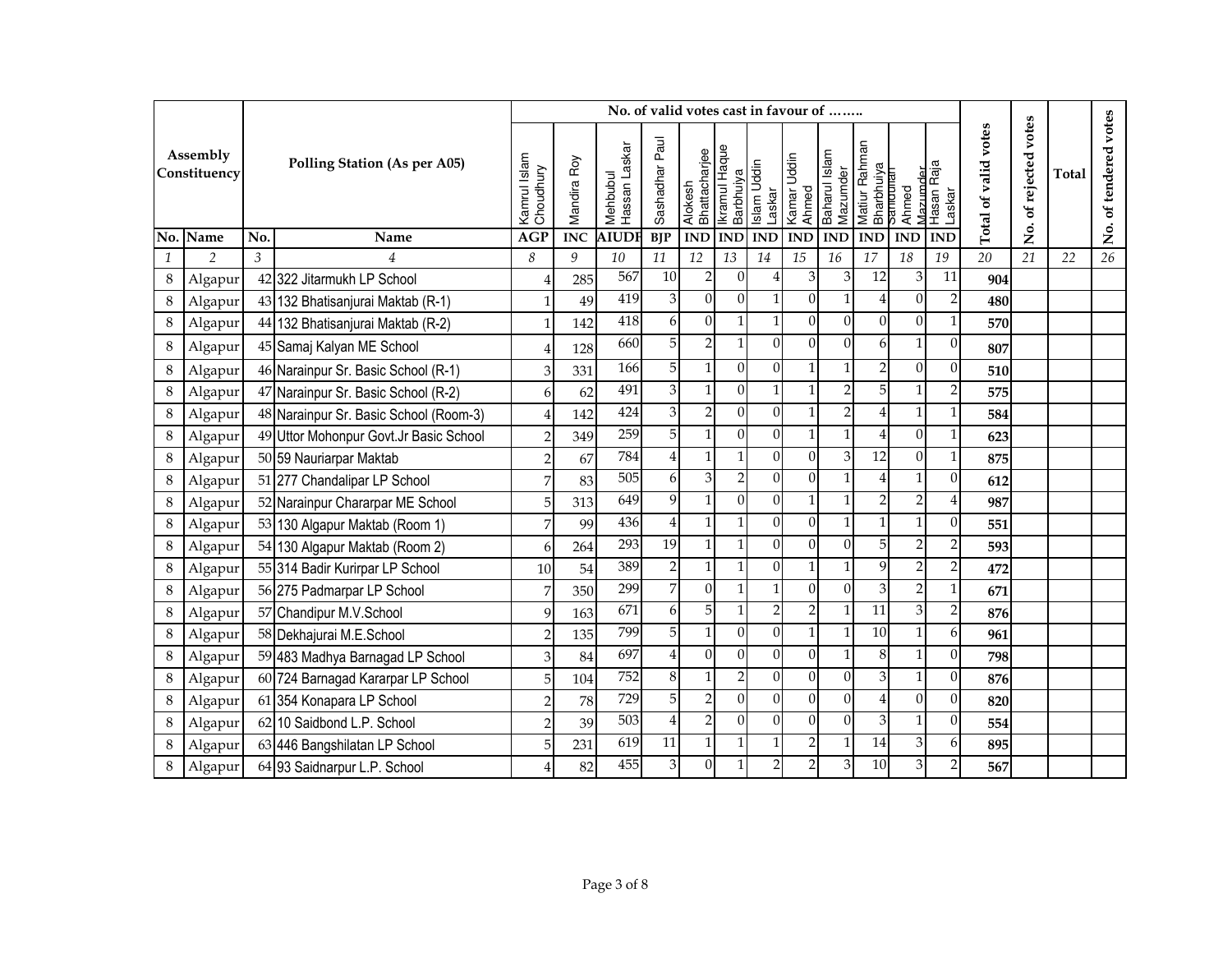|              |                          |     |                                             |                           |             | No. of valid votes cast in favour of |                 |                          |                            |                                      |                           |                           |                                         |                   |                          |                      |                      |              |                       |
|--------------|--------------------------|-----|---------------------------------------------|---------------------------|-------------|--------------------------------------|-----------------|--------------------------|----------------------------|--------------------------------------|---------------------------|---------------------------|-----------------------------------------|-------------------|--------------------------|----------------------|----------------------|--------------|-----------------------|
|              | Assembly<br>Constituency |     | <b>Polling Station (As per A05)</b>         | Kamrul Islam<br>Choudhury | Mandira Roy | Hassan Laskar<br>Mehbubul            | Sashadhar Paul  | Alokesh<br>Bhattacharjee | Ikramul Haque<br>Barbhuiya | Laskar<br>Kamar Uddin<br>Islam Uddin | Ahmed                     | Baharul Islam<br>Mazumder | Matiur Rahman<br>Bharbhuiya<br>Samdunan | Mazumder<br>Ahmed | Hasan Raja<br>Laskar     | Total of valid votes | votes<br>of rejected | <b>Total</b> | No. of tendered votes |
|              | No. Name                 | No. | Name                                        | <b>AGP</b>                | <b>INC</b>  | <b>AIUDI</b>                         | <b>BJP</b>      | <b>IND</b>               | <b>IND</b>                 | <b>IND</b>                           | $\mathbf{IND}$            | <b>IND</b>                | <b>IND</b>                              | <b>IND</b>        | <b>IND</b>               |                      | ,<br>Ž               |              |                       |
| $\mathbf{1}$ | $\overline{2}$           | 3   | $\overline{4}$                              | 8                         | 9           | 10                                   | 11              | 12                       | 13                         | 14                                   | 15                        | 16                        | 17                                      | 18                | 19                       | $\overline{20}$      | 21                   | 22           | $\overline{26}$       |
| $\,8\,$      | Algapur                  |     | 65 Sadirkhalerpar ME Madrassa               | 9                         | 118         | 623                                  | 5               | 5                        | $\Omega$                   | $\Omega$                             | 1                         | 3                         | 7                                       | 5                 | 10                       | 786                  |                      |              |                       |
| $\,8\,$      | Algapur                  |     | 66 131 Paschim Mohonpur LP School           | $\overline{2}$            | 89          | 552                                  | $\mathbf 2$     | $\theta$                 | $\mathbf{0}$               |                                      | $\ensuremath{\mathbf{3}}$ | $\Omega$                  | 5                                       | $\Omega$          | $\overline{0}$           | 654                  |                      |              |                       |
| 8            | Algapur                  |     | 67 19 Dakhin Mohonpur LP School             | $\mathbf{1}$              | 285         | 508                                  | 7               | $\mathbf{1}$             | $\boldsymbol{0}$           | $\Omega$                             | $\overline{0}$            | 3                         | $\overline{4}$                          | $\overline{2}$    | $\mathbf{1}$             | 812                  |                      |              |                       |
| $\,8\,$      | Algapur                  |     | 68 426 Puran Mohonpur LP School             | $\overline{2}$            | 150         | 408                                  | 3               | $\mathbf{1}$             | $\mathbf{0}$               | $\Omega$                             | $\overline{0}$            | 1                         | 3                                       | $\mathbf{1}$      | $\mathbf{1}$             | 570                  |                      |              |                       |
| $\,8\,$      | Algapur                  |     | 69 441 Mohonpur LP School                   | $\theta$                  | 197         | 84                                   | $\mathbf{1}$    | $\theta$                 | $\theta$                   | $\Omega$                             | $\overline{0}$            | $\theta$                  | 1                                       | $\Omega$          | $\overline{0}$           | 283                  |                      |              |                       |
| 8            | Algapur                  |     | 70 299 Berakhalerpar L.P. School            | 5                         | 87          | 514                                  | $\overline{13}$ | $\mathbf{1}$             | $\overline{2}$             |                                      | $\Omega$                  | $\Omega$                  | 7                                       |                   | $\overline{\mathbf{c}}$  | 633                  |                      |              |                       |
| $\,8\,$      | Algapur                  |     | 71 Mohonpur Grant LP School                 | 5                         | 211         | $\overline{415}$                     | $\overline{16}$ | $\mathbf{1}$             | $\overline{2}$             |                                      | $\overline{0}$            | $\overline{2}$            | $\overline{2}$                          | $\overline{2}$    | $\overline{2}$           | 659                  |                      |              |                       |
| 8            | Algapur                  |     | 72 Bhatirkupa M.E.School                    | 3                         | 126         | 304                                  | $\,3$           | $\theta$                 | $\mathbf{0}$               | $\Omega$                             | $\mathbf{1}$              | $\mathbf{0}$              | $\overline{0}$                          | $\Omega$          | 1                        | 438                  |                      |              |                       |
| 8            | Algapur                  |     | 73 Matirgram ME School                      |                           | 44          | 520                                  | $\overline{0}$  | $\mathbf{0}$             | $\mathbf{0}$               | $\Omega$                             | $\overline{0}$            | $\Omega$                  | $\mathbf{0}$                            | $\mathbf{1}$      | $\mathbf{1}$             | 567                  |                      |              |                       |
| 8            | Algapur                  |     | 74 141 Bashbari L.P. School                 | 3                         | 114         | 448                                  | 6               | $\mathbf{1}$             | $\boldsymbol{0}$           |                                      | $\overline{c}$            | 3                         | $\overline{a}$                          | $\Omega$          | 3                        | 583                  |                      |              |                       |
| 8            | Algapur                  |     | 75 319 Damcherra L.P.School                 | 9                         | 117         | 718                                  | 6               | $\overline{3}$           | $\mathbf{0}$               | $\Omega$                             | $\mathbf{1}$              | 3                         | 5                                       | $\Omega$          | 3                        | 865                  |                      |              |                       |
| 8            | Algapur                  |     | 76 Ramchandi Tribal M.E.School              | 3                         | 24          | 366                                  | 5 <sup>1</sup>  | $\overline{2}$           | $\mathbf{1}$               | $\Omega$                             | $\overline{0}$            | $\overline{4}$            | 3                                       | $\overline{3}$    | 3                        | 414                  |                      |              |                       |
| 8            | Algapur                  |     | 77 107 Sibuttor LP School                   | $\overline{2}$            | 253         | 625                                  | 8               | $\mathbf{1}$             | $\mathbf{1}$               | $\Omega$                             | $\Omega$                  | $\Omega$                  | 9                                       | $\overline{2}$    | $\overline{2}$           | 903                  |                      |              |                       |
| 8            | Algapur                  |     | 78 543 Balikandi LP School                  | 3                         | 308         | 199                                  | 3               | 5                        | $\overline{2}$             | 3                                    | $\overline{\mathbf{3}}$   | 1                         | 5                                       | 5 <sup>1</sup>    | $\theta$                 | 537                  |                      |              |                       |
| 8            | Algapur                  |     | 79 74 Bhatirkupa LP School                  | 3                         | 204         | 694                                  | 6               | 3                        | $\mathbf{1}$               | $\Omega$                             | $\Omega$                  | $\mathcal{D}$             | 11                                      | 3                 | $\overline{2}$           | 929                  |                      |              |                       |
| 8            | Algapur                  |     | 80 Serespore ME Madrasa                     | $\theta$                  | 62          | 666                                  | $\mathbf{1}$    | $\theta$                 | $\mathbf{1}$               |                                      | $\overline{0}$            | $\Omega$                  | 3                                       | $\mathbf{1}$      | $\overline{2}$           | 737                  |                      |              |                       |
| 8            | Algapur                  |     | 81 184 Boalipar Maktab                      | $\mathfrak{D}$            | 61          | 786                                  | 5               | $\mathbf{1}$             | $\mathbf{1}$               | $\mathbf{1}$                         | $\overline{0}$            | $\Omega$                  | $\overline{c}$                          | $\Omega$          | 0                        | 859                  |                      |              |                       |
| $\,8\,$      | Algapur                  | 82  | Iswarchandra Mahendrachandra High<br>School | 8                         | 212         | 623                                  | 10              | $\overline{2}$           | $\mathfrak{D}$             | $\Omega$                             | $\overline{2}$            | $\mathcal{D}$             | 7                                       | $\Omega$          | $\overline{\phantom{a}}$ | 870                  |                      |              |                       |
| 8            | Algapur                  |     | 83 193 Borjurai LP School                   | 3                         | 134         | 741                                  | 9               | $\overline{0}$           | $\Omega$                   | $\Omega$                             | $\mathbf{1}$              | $\Omega$                  | 4                                       | $\mathbf{1}$      | $\mathbf{1}$             | 894                  |                      |              |                       |
| 8            | Algapur                  |     | 84 152 Uttor Nitainagar Maktab              | 7                         | 98          | 835                                  | 1               | $\mathbf{1}$             | $\mathbf{1}$               | $\Omega$                             | $\Omega$                  | 1                         | $\overline{2}$                          | $\Omega$          | 0                        | 946                  |                      |              |                       |
| 8            | Algapur                  |     | 85 14 Sayedbond LP School                   | $\overline{2}$            | 206         | 459                                  | 4               | $\mathbf{0}$             |                            | $\Omega$                             | $\overline{0}$            | $\mathbf{0}$              | $\mathbf{0}$                            |                   | $\overline{c}$           | 675                  |                      |              |                       |
| 8            | Algapur                  |     | 86 5 Anowarpar LP School                    |                           | 53          | 712                                  | 4               | $\Omega$                 | $\Omega$                   |                                      | $\overline{0}$            | $\theta$                  | 4                                       | $\Omega$          | $\overline{2}$           | 780                  |                      |              |                       |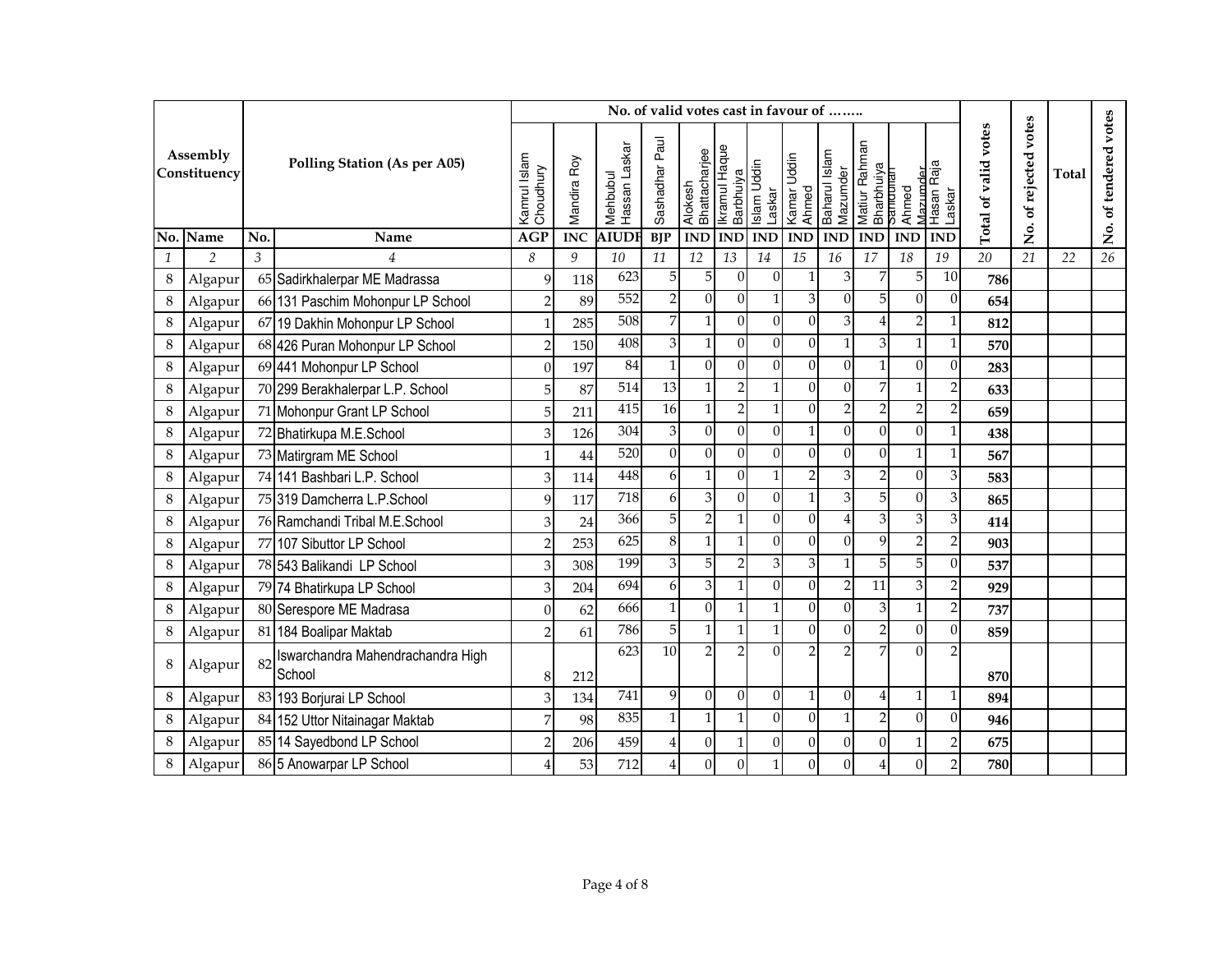|              |                          |     |                                            |                           |             |                           | No. of valid votes cast in favour of |                          |                            |                                      |                  |                           |                                         |                   |                      |                      |                      |       |                       |
|--------------|--------------------------|-----|--------------------------------------------|---------------------------|-------------|---------------------------|--------------------------------------|--------------------------|----------------------------|--------------------------------------|------------------|---------------------------|-----------------------------------------|-------------------|----------------------|----------------------|----------------------|-------|-----------------------|
|              | Assembly<br>Constituency |     | <b>Polling Station (As per A05)</b>        | Kamrul Islam<br>Choudhury | Mandira Roy | Hassan Laskar<br>Mehbubul | Sashadhar Paul                       | Alokesh<br>Bhattacharjee | Ikramul Haque<br>Barbhuiya | Laskar<br>Kamar Uddin<br>Islam Uddin | Ahmed            | Baharul Islam<br>Mazumder | Matiur Rahman<br>Bharbhuiya<br>Samuunan | Mazımder<br>Ahmed | Hasan Raja<br>Laskar | Total of valid votes | votes<br>of rejected | Total | No. of tendered votes |
|              | No. Name                 | No. | Name                                       | <b>AGP</b>                | <b>INC</b>  | <b>AIUDI</b>              | <b>BJP</b>                           | <b>IND</b>               | <b>IND</b>                 | <b>IND</b>                           | $\mathbf{IND}$   | <b>IND</b>                | <b>IND</b>                              | <b>IND</b>        | <b>IND</b>           |                      | ,<br>Ž               |       |                       |
| $\mathbf{1}$ | $\overline{2}$           | 3   | $\overline{4}$                             | 8                         | 9           | 10                        | 11                                   | 12                       | 13                         | 14                                   | 15               | 16                        | 17                                      | 18                | 19                   | $\overline{20}$      | 21                   | 22    | 26                    |
| $\,8\,$      | Algapur                  |     | 87 Lakshmirbond ME Madrasa                 | $\overline{2}$            | 117         | 403                       | 4                                    | $\mathbf{1}$             | $\Omega$                   | $\overline{2}$                       | $\overline{0}$   | 1                         | 14                                      |                   | $\overline{c}$       | 547                  |                      |       |                       |
| 8            | Algapur                  |     | 88 757 Uttar Lakhirbond LP School          | $\mathbf{0}$              | 59          | 522                       |                                      | $\mathbf{0}$             | $\mathbf{0}$               | $\Omega$                             | $\overline{0}$   | $\mathbf{0}$              | $\overline{0}$                          | $\Omega$          | $\mathbf{0}$         | 582                  |                      |       |                       |
| 8            | Algapur                  |     | 89 205 Gangpar Dhumkar Maktab              | 7                         | 89          | 818                       | $\,8\,$                              | $\mathbf{0}$             | $\overline{c}$             | $\Omega$                             | $\boldsymbol{0}$ | $\Omega$                  | $\overline{c}$                          | $\Omega$          | $\mathbf{1}$         | 927                  |                      |       |                       |
| 8            | Algapur                  |     | 90 112 Darpanarayan LP School              | 7                         | 144         | 459                       | 9                                    | $\overline{2}$           | $\mathbf{0}$               |                                      | $\mathbf 2$      | $\overline{4}$            | 13                                      | 7                 | 11                   | 662                  |                      |       |                       |
| $\,8\,$      | Algapur                  |     | 91 Ujankupa ME Madrasa                     |                           | 54          | 668                       | 5                                    | $\mathbf{1}$             | $\overline{2}$             | $\Omega$                             | $\mathbf{0}$     | $\mathbf{0}$              | 3                                       | $\Omega$          | $\mathbf{0}$         | 734                  |                      |       |                       |
| 8            | Algapur                  |     | 92 Ujankupa ME School                      | 5                         | 79          | 475                       | $\overline{4}$                       | $\mathbf{1}$             | $\boldsymbol{0}$           | $\Omega$                             | $\mathbf 1$      | $\mathbf{0}$              | 3                                       | $\mathbf{1}$      | 0                    | 569                  |                      |       |                       |
| $\,8\,$      | Algapur                  |     | 93 63 Gobinda Uttar Maktab                 | $\overline{0}$            | 98          | 428                       | $\overline{2}$                       | $\mathbf{0}$             | $\mathbf{0}$               | $\Omega$                             | $\overline{0}$   | $\mathbf{0}$              | 7                                       | $\Omega$          | 0                    | 535                  |                      |       |                       |
| 8            | Algapur                  |     | 94 353 Chandpur LP School                  | $\overline{2}$            | 73          | 593                       | 10                                   | $\mathbf{0}$             | $\mathbf{1}$               | $\Omega$                             | $\overline{0}$   | 1                         | 4                                       | $\mathbf{1}$      | 3                    | 688                  |                      |       |                       |
| 8            | Algapur                  |     | 95 Mukamtilla ME School                    | $\overline{2}$            | 136         | 675                       | 7                                    | $\overline{2}$           | $\overline{2}$             | $\overline{2}$                       | $\overline{2}$   | 8                         | 10                                      | 8                 | 12                   | 866                  |                      |       |                       |
| 8            | Algapur                  |     | 96 140 Narainpur LP School                 | 6                         | 51          | 592                       | $\overline{2}$                       | $\overline{2}$           | $\mathbf{1}$               |                                      | $\Omega$         | $\Omega$                  | 3                                       | $\Omega$          | $\mathbf{0}$         | 658                  |                      |       |                       |
| 8            | Algapur                  |     | 97 6 No. Serespore LP School               | $\mathcal{P}$             | 105         | 562                       | 4                                    | $\overline{2}$           | $\Omega$                   |                                      | $\overline{0}$   | 1                         | 5                                       | $\overline{3}$    | 4                    | 689                  |                      |       |                       |
| 8            | Algapur                  |     | 98 52 Itorkandi LP School                  |                           | 84          | 778                       | $\overline{2}$                       | $\mathbf{1}$             | $\Omega$                   | $\Omega$                             | 1                | $\theta$                  | 4                                       |                   | 5                    | 880                  |                      |       |                       |
| 8            | Algapur                  |     | 99 Itorkandi Asomia LP School              | 7                         | 62          | 807                       | 12                                   | $\mathbf 2$              | $\overline{2}$             | 1 <sup>1</sup>                       | $\Omega$         | $\theta$                  | 5                                       | $\overline{2}$    | 3                    | 903                  |                      |       |                       |
| 8            | Algapur                  |     | 100 Kalaraja MV School                     | 8                         | 169         | 629                       | 12                                   | $\mathbf{1}$             | $\mathbf{1}$               | $\Omega$                             | $\Omega$         | $\theta$                  | 5                                       | $\mathbf{1}$      | $\mathbf{1}$         | 827                  |                      |       |                       |
| 8            | Algapur                  |     | 101 268 Ratakandi LP School                | 9                         | 79          | 479                       | 6                                    | $\mathbf 2$              | $\mathbf{1}$               | $\Omega$                             | $\overline{2}$   | 3                         | $\overline{2}$                          | 6                 | $\,8\,$              | 597                  |                      |       |                       |
| 8            | Algapur                  |     | 102 44 Kanchanpur LP School (Room 1)       | 3                         | 54          | 495                       | 6                                    | $\mathbf{1}$             | $\mathbf{1}$               | $\Omega$                             | $\mathbf{1}$     | $\overline{1}$            | 3                                       | $\Omega$          | $\mathbf 2$          | 567                  |                      |       |                       |
| 8            | Algapur                  |     | 103 44 Kanchanpur LP School (Room 2)       | 13                        | 102         | 504                       | 11                                   | $\theta$                 | $\mathbf{1}$               | $\mathbf{1}$                         | $\overline{0}$   | $\overline{1}$            | $\Omega$                                | 1                 | $\overline{0}$       | 634                  |                      |       |                       |
| 8            | Algapur                  |     | 104 Kanchanpur Farri Bagan Office Ghar     | 3                         | 260         | 243                       | 6                                    | $\mathbf{1}$             | $\mathbf{0}$               | $\Omega$                             | $\overline{0}$   |                           | 4                                       | $\Omega$          | 5                    | 523                  |                      |       |                       |
| 8            | Algapur                  |     | 105 824 Harunrasid Memorial LP School      | $\mathbf{1}$              | 382         | 139                       | 4                                    | 3                        | $\mathbf{0}$               |                                      | 1                | 3                         | $\overline{2}$                          | $\Omega$          | 5                    | 541                  |                      |       |                       |
| 8            | Algapur                  |     | 106 750 Chawli Basti LP School             | 7                         | 730         | 50                        | 8                                    | $\mathbf 2$              | $\Omega$                   | 4                                    | $\overline{2}$   | 1                         | 1                                       | $\overline{2}$    | 16                   | 823                  |                      |       |                       |
| 8            | Algapur                  |     | 107 Bagmara ME School                      | 7                         | 573         | 85                        | 28                                   | $\mathbf 2$              | 3                          | $\overline{4}$                       | $\overline{2}$   |                           | 2                                       |                   | 5                    | 713                  |                      |       |                       |
| 8            |                          |     | Algapur   108 408 Colony Manghal LP School | $\mathbf{1}$              | 233         | 49                        | 6                                    | $\mathbf{0}$             | $\mathbf{1}$               | $\mathbf{1}$                         | 1                | 1                         | 4                                       | $\Omega$          | $\overline{c}$       | 299                  |                      |       |                       |
| 8            |                          |     | Algapur 109 Chandipur LP School            | 10                        | 579         | 10                        | $\theta$                             | $\overline{2}$           | $\Omega$                   | $\Omega$                             | $\mathbf{1}$     |                           | 1                                       |                   | $\mathfrak{B}$       | 611                  |                      |       |                       |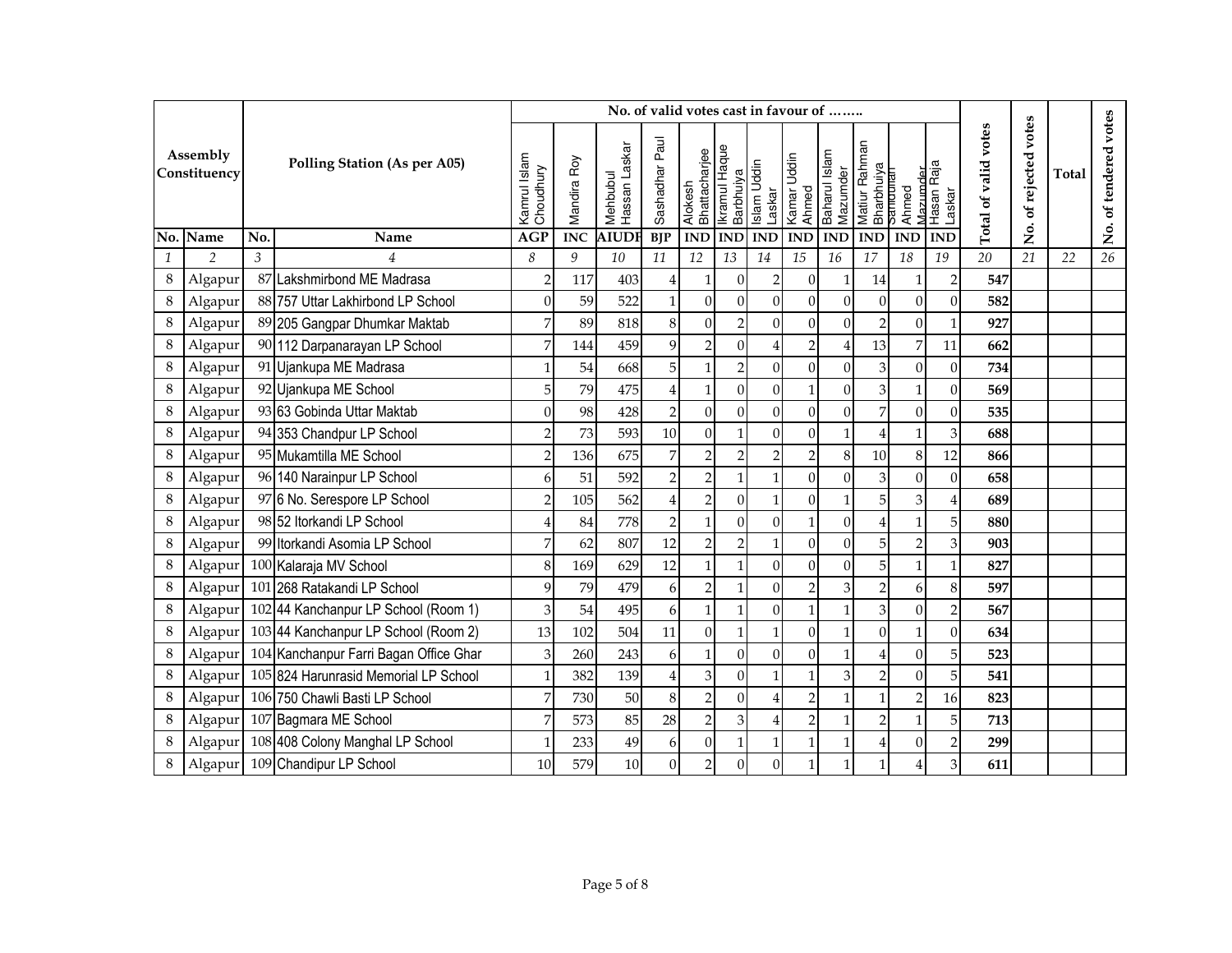|               |                          |                |                                                                       |                           |             |                           | No. of valid votes cast in favour of |                          |                            |                |                                |                           |                             |                                |                      |                      |                      |              |                       |
|---------------|--------------------------|----------------|-----------------------------------------------------------------------|---------------------------|-------------|---------------------------|--------------------------------------|--------------------------|----------------------------|----------------|--------------------------------|---------------------------|-----------------------------|--------------------------------|----------------------|----------------------|----------------------|--------------|-----------------------|
|               | Assembly<br>Constituency |                | <b>Polling Station (As per A05)</b>                                   | Kamrul Islam<br>Choudhury | Mandira Roy | Hassan Laskar<br>Mehbubul | Sashadhar Paul                       | Alokesh<br>Bhattacharjee | Ikramul Haque<br>Barbhuiya | Islam Uddin    | Laskar<br>Kamar Uddin<br>Ahmed | Baharul Islam<br>Mazumder | Matiur Rahman<br>Bharbhuiya | Mazumder<br>>amounari<br>Ahmed | Hasan Raja<br>Laskar | Total of valid votes | votes<br>of rejected | <b>Total</b> | No. of tendered votes |
|               | No. Name                 | No.            | Name                                                                  | <b>AGP</b>                | <b>INC</b>  | <b>AIUDI</b>              | <b>BJP</b>                           | <b>IND</b>               | <b>IND</b>                 | <b>IND</b>     | <b>IND</b>                     | <b>IND</b>                | <b>IND</b>                  | <b>IND</b>                     | <b>IND</b>           |                      | .<br>Ž               |              |                       |
| $\mathcal{I}$ | $\overline{2}$           | $\mathfrak{Z}$ | $\overline{4}$                                                        | 8                         | 9           | 10                        | 11                                   | 12                       | 13                         | 14             | 15                             | 16                        | 17                          | 18                             | 19                   | 20                   | 21                   | 22           | 26                    |
| 8             | Algapur                  |                | 110 639 Darakapur LP School                                           | $\mathbf{1}$              | 316         | 193                       | 7                                    | $\overline{2}$           |                            | $\Omega$       | 1                              |                           |                             |                                | $\overline{c}$       | 527                  |                      |              |                       |
| 8             | Algapur                  |                | 111 Chandipur Bagan Nach Ghar                                         | 3                         | 70          | 491                       | 5                                    | $\mathbf{0}$             | $\Omega$                   | $\Omega$       | $\overline{0}$                 | $\theta$                  | 3                           |                                | 3                    | 576                  |                      |              |                       |
| 8             | Algapur                  |                | 112 Scheduled Caste & Tribal ME                                       | 9                         | 264         | 426                       | 12                                   | $\mathbf{0}$             | $\mathbf{1}$               |                | 1                              | 3                         | 7                           | 1                              | $\overline{c}$       | 727                  |                      |              |                       |
| 8             | Algapur                  |                | 113 528 Serespore LP School (Room 1)                                  | 22                        | 495         | 80                        | 10                                   | $\overline{4}$           | 3                          | 6              | 5                              |                           | 5                           | 5 <sup>1</sup>                 | 3                    | 639                  |                      |              |                       |
| 8             | Algapur                  |                | 114 528 Serespore LP School (Room 2)                                  | 12                        | 814         | 30                        | 11                                   | 5                        | $\overline{4}$             | 6              | 5                              |                           | 5                           | 8                              | 20                   | 924                  |                      |              |                       |
| 8             | Algapur                  |                | 115 Santoshnagar Janamanghal LP School                                | 13                        | 572         | 16                        | 12                                   | $\overline{7}$           | $\overline{2}$             |                | $\overline{0}$                 | 3                         | 5                           | 8                              | 14                   | 653                  |                      |              |                       |
| 8             | Algapur                  |                | 116 542 Ratakandi B, Class LP School                                  | 7                         | 317         | 277                       | 5                                    | $\mathbf{1}$             | 5                          | $\Omega$       | $\overline{0}$                 | $\overline{2}$            | 4                           |                                | 3                    | 622                  |                      |              |                       |
| 8             | Algapur                  |                | 117 Mohonpur Bagan Office Ghar                                        | 3                         | 431         | 165                       | 6                                    | $\overline{4}$           | $\Omega$                   |                | 1                              |                           | 4                           |                                | 5                    | 623                  |                      |              |                       |
| 8             |                          |                | Algapur 118 584 Dasnagar LP School                                    | 10                        | 236         | 447                       | 8                                    | $\overline{2}$           | $\overline{2}$             |                | $\overline{2}$                 | 1                         | 3                           | $\Omega$                       | $\mathbf{1}$         | 713                  |                      |              |                       |
| 8             | Algapur                  |                | 119 Mohonpur RA ME School                                             | 9                         | 276         | 373                       | 17                                   | $\mathbf{1}$             | $\overline{2}$             | $\Omega$       | $\overline{2}$                 | $\Omega$                  | 5                           |                                | 5                    | 691                  |                      |              |                       |
| 8             | Algapur                  |                | 120 335 Tularthal LP School                                           | 5                         | 294         | 205                       | 14                                   | $\mathbf{0}$             | $\mathbf{1}$               |                | $\Omega$                       |                           | 5                           | $\Omega$                       | $\mathbf{1}$         | 528                  |                      |              |                       |
| 8             | Algapur                  |                | 121 541 Burniebrease Bagan LP School (R-1)                            | 9                         | 532         | 198                       | 31                                   | 6                        | $\overline{c}$             | $\overline{3}$ | 2                              | $\overline{2}$            | 14                          | 5 <sup>1</sup>                 | 8                    | 812                  |                      |              |                       |
| 8             | Algapur                  |                | 122 644 Nehru Hindi LP School                                         | 13                        | 391         | 110                       | 7                                    | 5                        | $\overline{2}$             |                | 1                              | $\theta$                  | 5                           | $\overline{2}$                 | $\mathbf{1}$         | 538                  |                      |              |                       |
| $\,8\,$       | Algapur                  |                | 123 541 Burniebrease Bagan LP School (R-2)                            | 11                        | 279         | 348                       | 19                                   | 6                        | 3                          |                | $\mathbf{0}$                   | C                         | 7                           | $\overline{3}$                 | $\overline{c}$       | 681                  |                      |              |                       |
| 8             | Algapur                  |                | 124 Gurucharan LP School                                              | $\mathbf{0}$              | 346         | 38                        | 9                                    | $\theta$                 | 3                          |                | $\overline{2}$                 |                           |                             | $\overline{3}$                 | 15                   | 419                  |                      |              |                       |
| 8             | Algapur                  |                | 125 South Burniebrease Jr. Basic School                               | $\overline{4}$            | 423         | 259                       | $\overline{7}$                       | $\mathbf{1}$             | $\mathbf{1}$               | $\Omega$       | 3                              | $\Omega$                  | 8                           |                                | 8                    | 718                  |                      |              |                       |
| $\,8\,$       | Algapur                  |                | 126 1112 Chengkuri LP School (Room-2)                                 | 3                         | 451         | 57                        | 29                                   | $\mathbf{1}$             | $\overline{2}$             | $\Omega$       | $\overline{2}$                 |                           |                             | $\overline{7}$                 | 4                    | 559                  |                      |              |                       |
| $\,8\,$       | Algapur                  |                | 127 1112 Chengkuri LP School (Room-1)                                 | 7                         | 549         | 86                        | 38                                   | 3                        | $\mathbf{1}$               |                | $\boldsymbol{0}$               |                           | 5                           | $\overline{2}$                 | 10                   | 703                  |                      |              |                       |
| $\,8\,$       | Algapur                  | 128            | <del>04 i inuraynar banyalaynat LP Sunool</del>                       | $\overline{4}$            | 640         | 4                         | 10                                   | $\overline{0}$           | $\mathbf{0}$               | $\Omega$       | $\overline{0}$                 | $\theta$                  | $\overline{0}$              | $\Omega$                       | $\mathbf{1}$         | 659                  |                      |              |                       |
| $\,8\,$       | Algapur                  | 129            | <del>8411Mu1agnar Bangalagnat LP School</del><br>(D <sub>com</sub> 2) | $\overline{2}$            | 299         | 50                        | 6                                    | $\mathbf{0}$             | $\mathbf{0}$               | $\Omega$       | $\overline{0}$                 | $\mathbf{0}$              | 3                           | $\Omega$                       | $\overline{0}$       | 360                  |                      |              |                       |
| $\,8\,$       | Algapur                  |                | 130 Srikona HE School (Room 1)                                        | 3                         | 535         | 5                         | 15                                   | $\boldsymbol{0}$         | $\overline{2}$             |                | $\boldsymbol{0}$               | $\mathbf{0}$              | $\boldsymbol{0}$            | $\overline{3}$                 | $\overline{c}$       | 566                  |                      |              |                       |
| 8             |                          |                | Algapur 131 Srikona HE School (Room 2)                                | 6                         | 426         | 17                        | 11                                   | $\mathbf{1}$             | $\Omega$                   | $\Omega$       | 1                              |                           | 5                           | $\overline{3}$                 | 4                    | 476                  |                      |              |                       |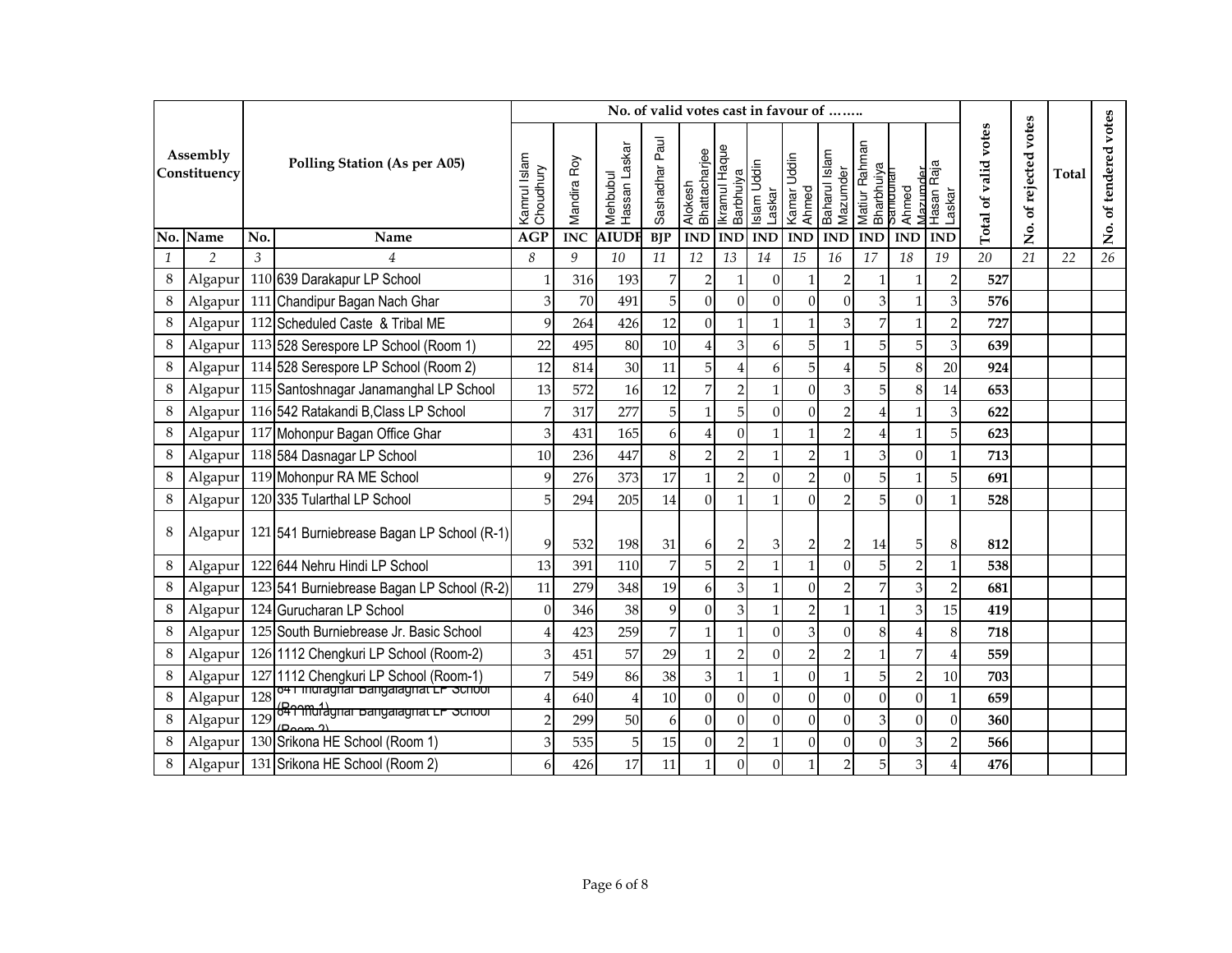|              |                          |     |                                                 |                           |             |                           | No. of valid votes cast in favour of |                          |                            |                |                                |                           |                                         |                         |                      |                      |                      |       |                       |
|--------------|--------------------------|-----|-------------------------------------------------|---------------------------|-------------|---------------------------|--------------------------------------|--------------------------|----------------------------|----------------|--------------------------------|---------------------------|-----------------------------------------|-------------------------|----------------------|----------------------|----------------------|-------|-----------------------|
|              | Assembly<br>Constituency |     | <b>Polling Station (As per A05)</b>             | Kamrul Islam<br>Choudhury | Mandira Roy | Hassan Laskar<br>Mehbubul | Sashadhar Paul                       | Alokesh<br>Bhattacharjee | Ikramul Haque<br>Barbhuiya | Islam Uddin    | Laskar<br>Kamar Uddin<br>Ahmed | Baharul Islam<br>Mazumder | Matiur Rahman<br>Bharbhuiya<br>Samdunan | Mazımder<br>Ahmed       | Hasan Raja<br>Laskar | Total of valid votes | votes<br>of rejected | Total | No. of tendered votes |
|              | No. Name                 | No. | Name                                            | <b>AGP</b>                | <b>INC</b>  | <b>AIUDI</b>              | <b>BJP</b>                           | <b>IND</b>               | <b>IND</b>                 | <b>IND</b>     | $\mathbf{IND}$                 | <b>IND</b>                | <b>IND</b>                              | <b>IND</b>              | <b>IND</b>           |                      | ,<br>Ž               |       |                       |
| $\mathbf{1}$ | $\overline{2}$           | 3   | $\overline{4}$                                  | 8                         | 9           | 10                        | 11                                   | 12                       | 13                         | 14             | 15                             | 16                        | 17                                      | 18                      | 19                   | $\overline{20}$      | 21                   | 22    | 26                    |
| 8            | Algapur                  |     | 132 Srikona HE School (Room.3)                  | 11                        | 459         | 14                        | 49                                   | $\mathbf{1}$             | 1                          | $\Omega$       | 1                              |                           |                                         |                         | $\mathbf{1}$         | 540                  |                      |       |                       |
| 8            | Algapur                  |     | 133 Srikona HE School (Room.4)                  | 3                         | 522         | 25                        | 37                                   | $\sqrt{2}$               | $\mathbf{0}$               | $\Omega$       | $\boldsymbol{0}$               |                           | $\overline{2}$                          | $\overline{2}$          | 5                    | 599                  |                      |       |                       |
| 8            |                          |     | Algapur 134 Saharjhum Udaynagar LP School (R-1) | $\,8\,$                   | 576         | 13                        | 27                                   | $\mathfrak{Z}$           | $\mathbf{0}$               |                | $\overline{2}$                 | $\overline{1}$            | 1                                       | $\Omega$                | $\boldsymbol{0}$     | 635                  |                      |       |                       |
| 8            | Algapur                  |     | 135 Saharjhum Udaynagar LP School (R-2)         | $\mathbf{1}$              | 577         | $\overline{c}$            | 55                                   | $\mathfrak{B}$           | $\mathbf{0}$               | $\overline{2}$ | 4                              |                           | 6                                       |                         | $\overline{c}$       | 655                  |                      |       |                       |
| $\,8\,$      | Algapur                  |     | 136 606 Kunjanagar LP School                    | 6                         | 390         | $\overline{4}$            | 24                                   | 3                        | $\mathbf{0}$               |                | $\boldsymbol{0}$               |                           | 6                                       |                         | 4                    | 443                  |                      |       |                       |
| 8            | Algapur                  |     | 137 637 Algin LP School                         | $\mathbf{0}$              | 259         | 8                         | $\ensuremath{\mathbf{3}}$            | $\mathbf{1}$             | $\mathbf{1}$               | $\Omega$       | $\overline{0}$                 | $\theta$                  | 1                                       | $\Omega$                | 0                    | 273                  |                      |       |                       |
| 8            | Algapur                  |     | 138 1437 Awaltilla LP School                    | 4                         | 490         | 4                         | 7                                    | $\mathbf{1}$             | $\mathbf{0}$               | $\overline{0}$ | $\mathbf{1}$                   |                           |                                         | 8 <sup>1</sup>          | 3                    | 521                  |                      |       |                       |
| 8            |                          |     | Algapur 139 414 Digar Srikona LP School         | 4                         | 695         | 120                       | 55                                   | $\overline{3}$           | $\mathbf{0}$               | 21             | 1                              | $\overline{2}$            | 4                                       | 5 <sup>1</sup>          | 4                    | 895                  |                      |       |                       |
| 8            |                          |     | Algapur 140 Nabakumar ME School                 | 5                         | 642         | 47                        | 77                                   | 11                       | $\overline{2}$             |                | $\overline{7}$                 | $\theta$                  | 3                                       | $\Omega$                | 6                    | 801                  |                      |       |                       |
| 8            | Algapur                  |     | 141 Alambagh Bimala Upajati ME School           | 7                         | 536         | 76                        | $\,8\,$                              | $\mathfrak{Z}$           | $\mathbf{1}$               | $\Omega$       | $\overline{0}$                 | $\theta$                  | $\Omega$                                |                         | 9                    | 644                  |                      |       |                       |
| 8            | Algapur                  |     | 142 367 Tribal LP School                        | $\overline{2}$            | 372         | 163                       | 5                                    | $\mathfrak{B}$           | $\Omega$                   |                | $\mathfrak{B}$                 | $\Omega$                  | 10                                      |                         | 7                    | 573                  |                      |       |                       |
| 8            | Algapur                  |     | 143 218 Alambagh LP School                      | $\overline{2}$            | 349         | 104                       | 20                                   | $\mathbf{1}$             | $\mathbf{1}$               | $\overline{3}$ | 5                              | 3                         | $\overline{2}$                          | 5 <sup>1</sup>          | 7                    | 502                  |                      |       |                       |
| 8            |                          |     | Algapur 144 1240 Subhash Bidyapith LP School    | $\theta$                  | 279         | 43                        | 24                                   | $\overline{0}$           | $\theta$                   | $\Omega$       | $\mathbf{1}$                   | $\theta$                  | $\Omega$                                | $\Omega$                | $\mathbf{1}$         | 348                  |                      |       |                       |
| 8            | Algapur                  |     | 145 34 Chengduar Bagan LP School                | 5                         | 610         | 40                        | 21                                   | 3                        | $\overline{4}$             | $\overline{3}$ | $\Omega$                       |                           | 6                                       | $\overline{\mathbf{3}}$ | 4                    | 701                  |                      |       |                       |
| 8            |                          |     | Algapur 146 517 Chengduar LP School             | 7                         | 179         | 275                       | 7                                    | 3                        | $\mathbf{1}$               | $\Omega$       | $\overline{2}$                 |                           | $\overline{2}$                          | $\overline{3}$          | $\overline{c}$       | 482                  |                      |       |                       |
| 8            | Algapur                  |     | 147 1006 Majhipara LP School                    | 14                        | 451         | 204                       | 18                                   | $\mathfrak{B}$           | $\overline{2}$             | $\overline{2}$ | $\ensuremath{\mathbf{3}}$      |                           | 4                                       | 6                       | $\mathbf{1}$         | 710                  |                      |       |                       |
| 8            | Algapur                  |     | 148 1242 Kamini Mohon Pathshala (R-1)           | 12                        | 722         | 163                       | 30                                   | $\mathfrak{B}$           | $\mathbf{1}$               |                | $\overline{2}$                 |                           | $\overline{2}$                          | 9                       | 13                   | 961                  |                      |       |                       |
| 8            | Algapur                  |     | 149 113 Chibita Bichia LP School                | 11                        | 676         | 132                       | 14                                   | $\overline{c}$           | $\mathbf{1}$               | $\overline{2}$ | $\overline{0}$                 | 2                         | 3                                       |                         | 4                    | 851                  |                      |       |                       |
| 8            | Algapur                  |     | 150 Tapang G.P. Office                          | 5                         | 748         | 27                        | 30                                   | $\mathbf{1}$             | $\mathbf{1}$               | $\overline{2}$ | $\overline{2}$                 |                           | $\overline{2}$                          |                         | 3                    | 826                  |                      |       |                       |
| 8            | Algapur                  |     | 151 Sahapur Bagan Office Ghar                   | 3                         | 452         | 7                         | 44                                   | $\mathbf{1}$             | $\Omega$                   | $\Omega$       | $\overline{2}$                 | $\theta$                  | $\overline{0}$                          | $\Omega$                | $\mathbf{1}$         | 510                  |                      |       |                       |
| 8            | Algapur                  |     | 152 430 Sahapur LP School (Room 1)              | 5                         | 473         | 26                        | 60                                   | $\mathbf{0}$             | $\Omega$                   |                | $\overline{0}$                 | $\mathbf{0}$              | 3                                       | $\overline{3}$          | 2                    | 573                  |                      |       |                       |
| 8            |                          |     | Algapur 153 430 Sahapur LP School (Room 2)      | 18                        | 326         | 70                        | 9                                    | $\overline{2}$           | $\overline{4}$             | $\overline{2}$ | $\mathbf 2$                    | 3                         | 5                                       | $\Omega$                | $\overline{2}$       | 443                  |                      |       |                       |
| 8            |                          |     | Algapur 154 Lotonpur Bagan Office Ghar          | 7                         | 458         | 28                        | 16                                   | 9                        | 6                          |                | $\overline{2}$                 | 3                         | 6                                       | 13                      | 13                   | 562                  |                      |       |                       |